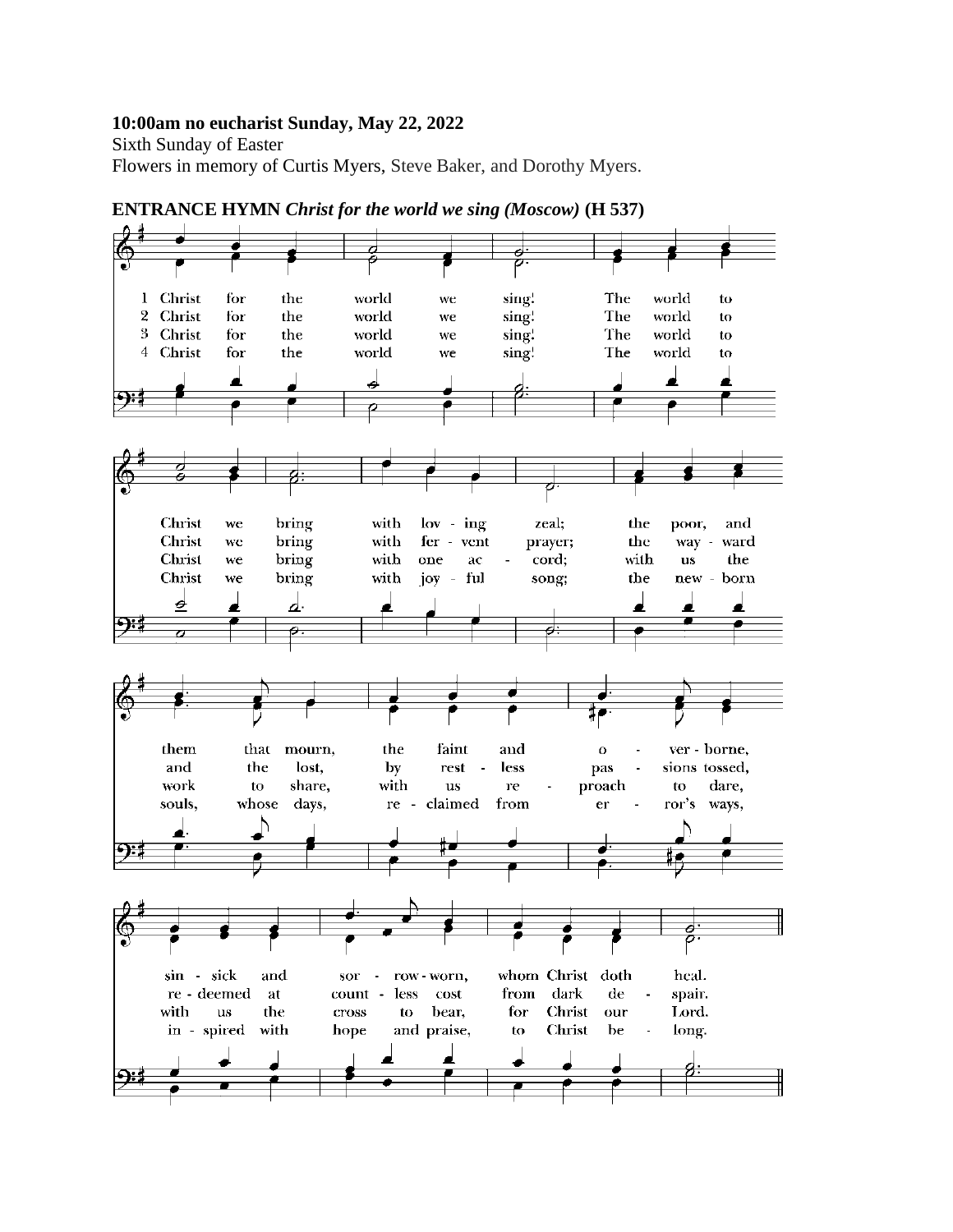| Celebrant | Alleluia. Christ is risen.          |
|-----------|-------------------------------------|
| People    | The Lord is risen indeed. Alleluia. |
| Celebrant | The Lord be with you.               |
| People    | And also with you.                  |
| Celebrant | Let us pray.                        |

O God, you have prepared for those who love you such good things as surpass our understanding: Pour into our hearts such love towards you, that we, loving you in all things and above all things, may obtain your promises, which exceed all that we can desire; through Jesus Christ our Lord, who lives and reigns with you and the Holy Spirit, one God, for ever and ever. **Amen**.

# **The Lessons**

## **READING: Revelation 21:10, 22--22:5**

A Reading from the Revelation of John.

<sup>10</sup>In the spirit [the angel] carried me away to a great, high mountain and showed me the holy city Jerusalem coming down out of heaven from God.

 $^{22}I$  saw no temple in the city, for its temple is the Lord God the Almighty and the Lamb.  $^{23}$ And the city has no need of sun or moon to shine on it, for the glory of God is its light, and its lamp is the Lamb. 24The nations will walk by its light, and the kings of the earth will bring their glory into it. 25Its gates will never be shut by day—and there will be no night there. 26People will bring into it the glory and the honor of the nations. 27But nothing unclean will enter it, nor anyone who practices abomination or falsehood, but only those who are written in the Lamb's book of life.

<sup>22:1</sup>Then the angel showed me the river of the water of life, bright as crystal, flowing from the throne of God and of the Lamb<sup>2</sup> through the middle of the street of the city. On either side of the river is the tree of life with its twelve kinds of fruit, producing its fruit each month; and the leaves of the tree are for the healing of the nations. 3Nothing accursed will be found there any more. But the throne of God and of the Lamb will be in it, and his servants will worship him; <sup>4</sup>they will see his face, and his name will be on their foreheads. <sup>5</sup>And there will be no more night; they need no light of lamp or sun, for the Lord God will be their light, and they will reign forever and ever.

*Reader* The Word of the Lord. *People* **Thanks be to God.**

### **Psalm 67**

<sup>1</sup>May God be merciful to us and bless us, \*

show us the light of his countenance and come to us.

#### **<sup>2</sup>Let your ways be known upon earth, \***

**your saving health among all nations.**

<sup>3</sup>Let the peoples praise you, O God; \*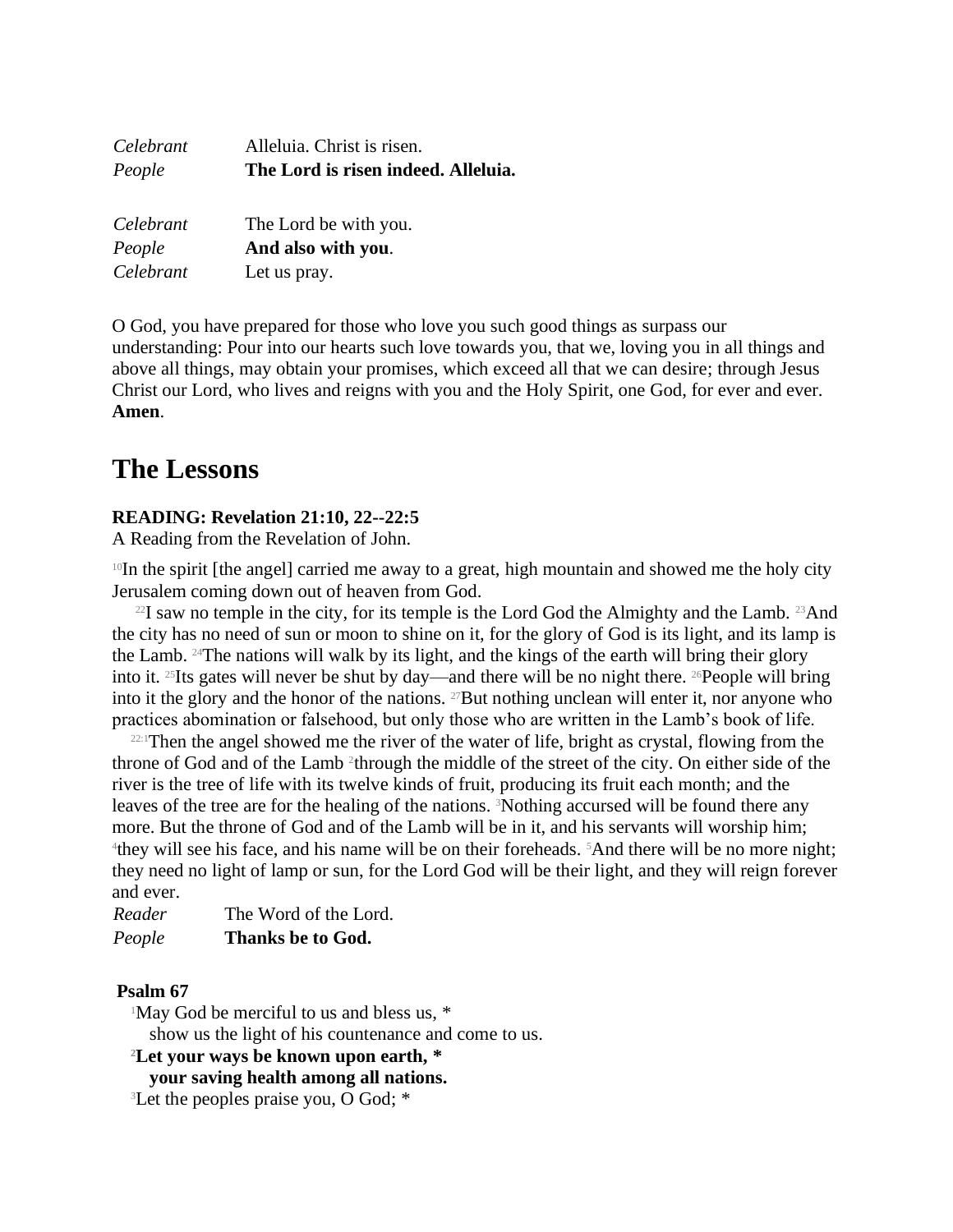let all the peoples praise you.

**<sup>4</sup>Let the nations be glad and sing for joy, \***

**for you judge the peoples with equity**

**and guide all the nations upon earth.**

<sup>5</sup>Let the peoples praise you, O God; \* let all the peoples praise you.

**<sup>6</sup>The earth has brought forth her increase; \***

# **may God, our own God, give us his blessing.**

<sup>7</sup>May God give us his blessing, \*

and may all the ends of the earth stand in awe of him.

#### **GOSPEL: John 14:23-29**

The Holy Gospel of our Lord Jesus Christ according to John.

#### *People* **Glory to you, Lord Christ.**

<sup>23</sup> Jesus [said to Judas (not Iscariot),] "Those who love me will keep my word, and my Father will love them, and we will come to them and make our home with them. <sup>24</sup>Whoever does not love me does not keep my words; and the word that you hear is not mine, but is from the Father who sent me.

 $25$ <sup>4</sup>I have said these things to you while I am still with you. <sup>26</sup>But the Advocate, the Holy Spirit, whom the Father will send in my name, will teach you everything, and remind you of all that I have said to you. <sup>27</sup>Peace I leave with you; my peace I give to you. I do not give to you as the world gives. Do not let your hearts be troubled, and do not let them be afraid. 28You heard me say to you, 'I am going away, and I am coming to you.' If you loved me, you would rejoice that I am going to the Father, because the Father is greater than I. 29And now I have told you this before it occurs, so that when it does occur, you may believe."

The Gospel of the Lord. *People* **Praise to you, Lord Christ.**

#### **THE SERMON**

#### **THE CREED**

**We believe in one God, the Father, the Almighty, maker of heaven and earth, of all that is, seen and unseen. We believe in one Lord, Jesus Christ, the only Son of God, eternally begotten of the Father, God from God, Light from Light, true God from true God, begotten, not made, of one Being with the Father. Through him all things were made. For us and for our salvation he came down from heaven:**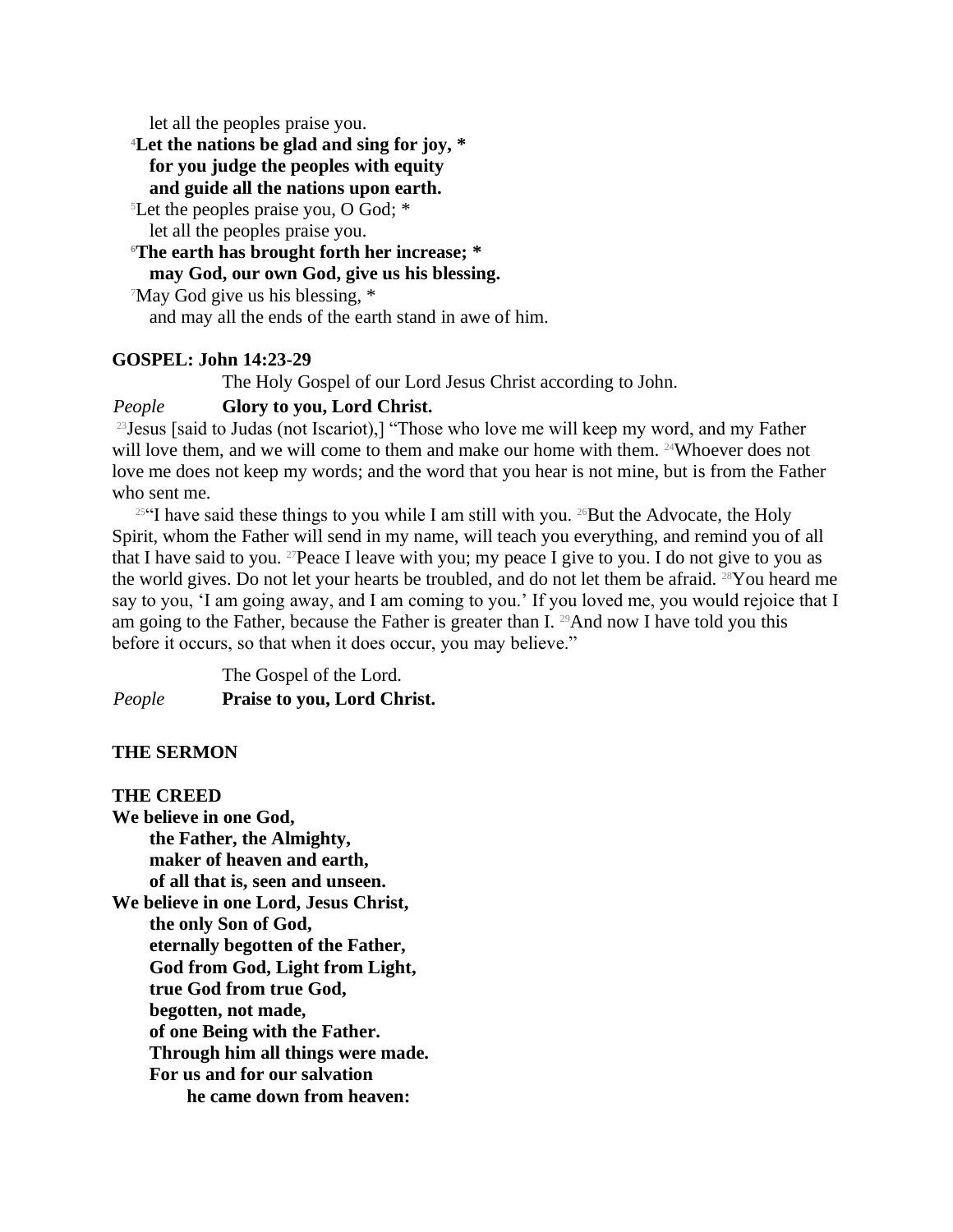**by the power of the Holy Spirit he became incarnate from the Virgin Mary, and was made man. For our sake he was crucified under Pontius Pilate; he suffered death and was buried. On the third day he rose again in accordance with the Scriptures; he ascended into heaven and is seated at the right hand of the Father. He will come again in glory to judge the living and the dead, and his kingdom will have no end. We believe in the Holy Spirit, the Lord, the giver of life, who proceeds from the Father and the Son. With the Father and the Son he is worshiped and glorified. He has spoken through the Prophets. We believe in one holy catholic and apostolic Church. We acknowledge one baptism for the forgiveness of sins. We look for the resurrection of the dead, and the life of the world to come. Amen.**

#### **THE PRAYERS OF THE PEOPLE**

With all our heart, mind, soul and strength, let us pray to the Lord, saying, "Lord have mercy."

For the church and all its ministers, and for St. John's and its mission and ministry, let us pray to the Lord. **Lord, have mercy.**

For our nation and all those in authority, let us pray to the Lord. **Lord, have mercy.**

For peace throughout the world, an end to all terrorism and violence, and peace in Ukraine, let us pray to the Lord. **Lord, have mercy.**

For all those in our armed forces at home and abroad, especially those from our families and community, and for all first responders, let us pray to the Lord. **Lord, have mercy.**

For all those infected with or at risk from the COVID virus, and for all health care and other front-line workers, let us pray to the Lord. **Lord, have mercy.**

For the poor and the oppressed, the unemployed and the destitute, for refugees, prisoners and captives, for victims of natural disasters, and for all who have asked for our prayers, let us pray to the Lord. **Lord, have mercy.**

For those who have died in the hope of the resurrection, and for all the departed, let us pray to the Lord. **Lord, have mercy.**

#### **OFFERTORY SENTENCE**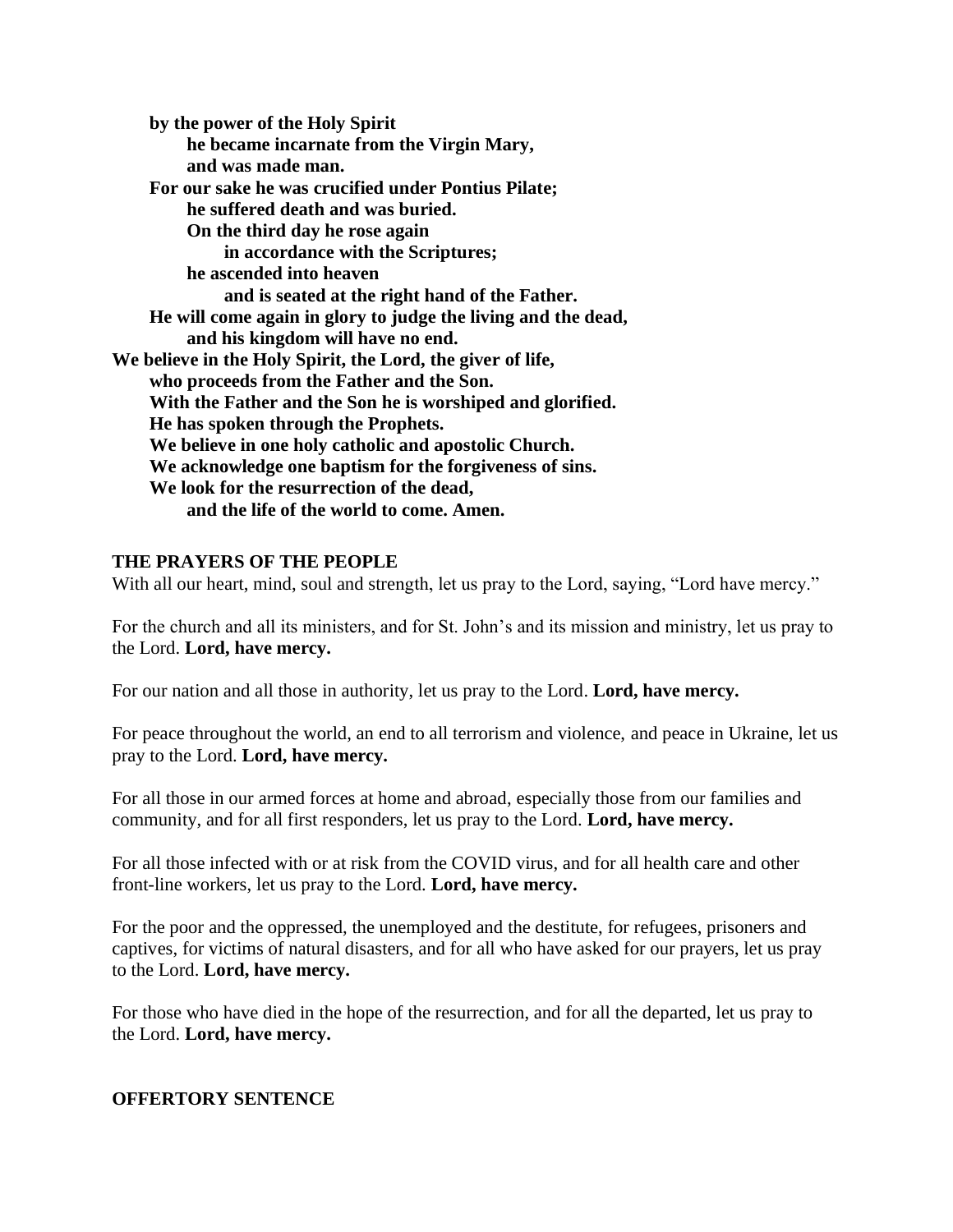**OFFERTORY HYMN** *You shall cross the barren desert (Be Not Afraid)* **(WLP 811) You shall cross the barren desert, but you shall not die of thirst. You shall wander far in safety though you do not know the way. You shall speak your words in foreign lands and all will understand. You shall see the face of God and live.**

#### *Refrain: Be not afraid. I go before you always. Come, follow me, and I will give you rest.*

**If you pass through raging waters in the sea, you shall not drown, If you walk amid the burning flames, you shall not be harmed. If you stand before the pow'r of hell and death is at your side, know that I am with you through it all.**

**Blessed are your poor, for the kingdom shall be theirs. Blest are you that weep and mourn, for one day you shall laugh. And if wicked men insult and hate you all because of me, blessed, blessed are you!**

**THE LORD'S PRAYER** As our Savior Christ has taught us, we now pray,

**Our Father in heaven, hallowed be your Name, your kingdom come, your will be done, on earth as in heaven. Give us today our daily bread. Forgive us our sins as we forgive those who sin against us. Save us from the time of trial and deliver us from evil. For the kingdom, the power, and the glory are yours, now and forever. Amen.**

**THE GRACE**